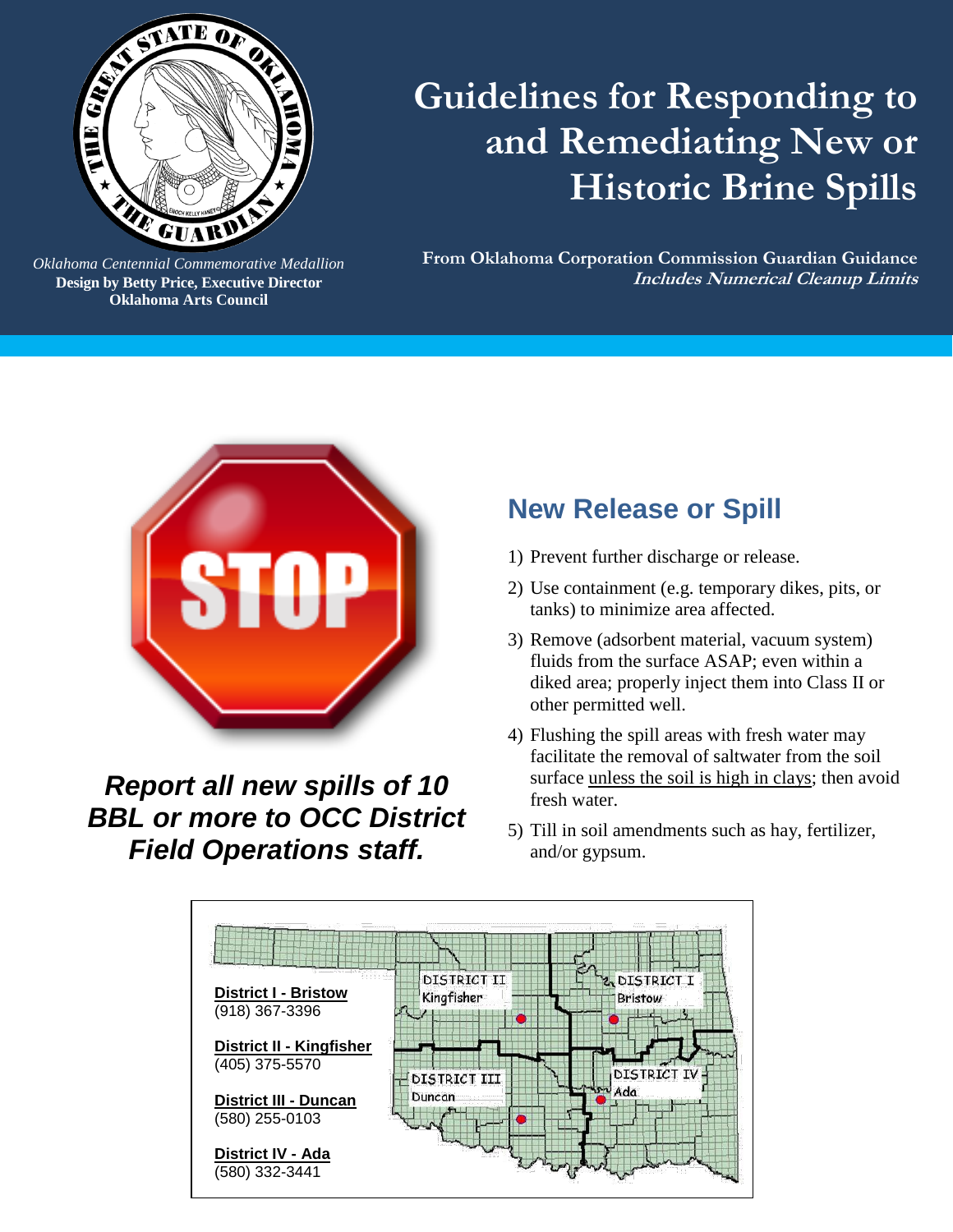### **Soil, New Release or Historic Impact**

#### Sampling

Soil samples (composites) should be collected of both highly affected and less affected areas for lab analysis to determine whether soil remediation or removal is needed. Field kit tests can help you define these areas. A background sample from outside the affected area must also be collected. If sampled promptly, only surficial samples may be needed; if more than one week has passed, ample rainfall has occurred, or if plowed or sandy soils are present, collect soil samples at one-foot depth intervals to a depth of at least three feet.

Lab soil samples should be placed in suitable containers, chain-of-custody records completed, and the samples sent to a qualified (e.g. in NAPT program) lab. The samples should be analyzed for salinity parameters (e.g. OSU's Comprehensive Salinity package) including TDS or TSS (Total Soluble Salts), EC, ESP, SAR, Na, Ca, Cl, B, etc.

#### Remediation

Sample analysis exceeding 2640 ppm TDS or TSS usually indicates the need for soil remediation or removal. Remediation can take one to several years, depending on soil type (longer for clays) and site conditions; soil amendments usually speed the process. If the ESP is high, add calcium (gypsum or calcium nitrate  $[Ca(NO<sub>3</sub>)<sub>2</sub>]$  to most soils to help in sodium removal, but do NOT use calcium nitrate over shallow aquifers. Lots of fine ground limestone (e.g. chat) works on high acid soils Adding organic matter (straw, low-salt manure) conditions soil to improve salt leaching. If more than five tons of gypsum is used, split treatment into separate applications 3 to 6 months apart

If soil removal is selected, excavate and remove soils with a TDS or TSS level of  $\geq$ 2640 ppm to  $\sim$ 3 feet deep. Dispose of excavated material as per Corporation Commission Rule OAC 165:10-7-26 or 165:10-9-1. The area must then be restored to its original use by backfilling with compatible soil and establishing suitable vegetation.



#### **Water, New Release or Historic Impact**

If groundwater reachable by crop roots or shallow aquifer could be affected, it should also be sampled (e.g. OSU Irrigation Water test) via a monitoring well or geoprobe. Remediation may be necessary; see inside page.

If surface water is nearby, it should be sampled. If affected, onsite treatment or collection and proper disposal may be necessary. Restore the water body to the previous beneficial use ASAP.

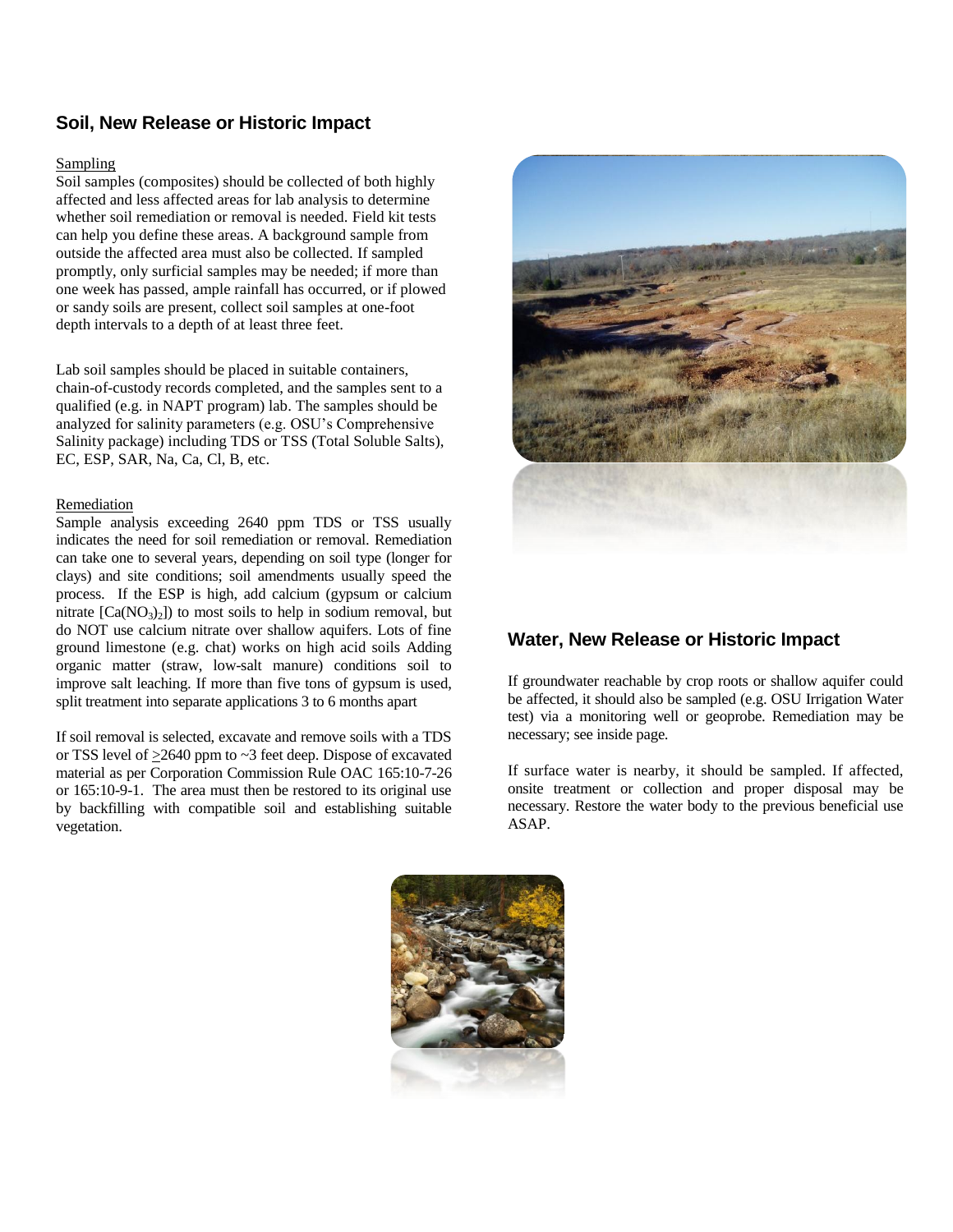# **Summary of Cleanup Levels for Brine Spills**

### **1. Salinity -Soil<sup>1</sup>**

The treatment for high EC/TSS is usually accomplished through soil leaching (can use lab tests/field kits to monitor progress); uptake by salt-tolerant plants can assist if such can be established. Tilling in organic matter (e.g. hay, fertilizer, low-salt manure) improves soil tilth for leaching to speed the process. High ESP sodic soils need added calcium, usually as crushed or powdered gypsum. **For deep salt impacts**, protect surface soils from salt rise by placing a layer of powdered gypsum @2-3' (~below crop roots) to create capillary break.

| EC*/ESP <sup>@</sup> /TSS <sup>#</sup> Cleanup Table For Brine Contaminated Soils |                                                                            |                                                                                                                                                                                            |                                                                                                                                                             |                                                                                         |  |  |  |  |  |
|-----------------------------------------------------------------------------------|----------------------------------------------------------------------------|--------------------------------------------------------------------------------------------------------------------------------------------------------------------------------------------|-------------------------------------------------------------------------------------------------------------------------------------------------------------|-----------------------------------------------------------------------------------------|--|--|--|--|--|
|                                                                                   | $EC \leq 4000$ or                                                          | $EC \leq 6000$ or                                                                                                                                                                          | $EC \leq 8000$ or                                                                                                                                           | $EC > 8000$ or                                                                          |  |  |  |  |  |
|                                                                                   | $TSS \leq 2640$                                                            | $TSS \leq 3960$                                                                                                                                                                            | $TSS \leq 5280$                                                                                                                                             | TSS > 5280                                                                              |  |  |  |  |  |
| <b>ESP 0-15</b>                                                                   | Most plants can<br>grow normally;<br>Cleanup/leachi<br>ng rarely<br>needed | No treatment needed for<br>cereal grains (e.g. wheat)<br>and grasses.<br>Treatment needed to grow:<br>legume crops (e.g.<br>soybeans), most fruits, some<br>vegetables, rice, and alfalfa. | No treatment for salt<br>tolerant grasses (e.g.<br>Bermuda).<br>Treatment needed to<br>grow: legumes, fruits,<br>cereal grains, alfalfa,<br>and vegetables. | Soil treatment or<br>replacement, to<br>about 3' deep,<br>needed for<br>almost all uses |  |  |  |  |  |
| ESP >15                                                                           | To leach excess sodium you need to add calcium <sup>++</sup>               | Soil replacement                                                                                                                                                                           |                                                                                                                                                             |                                                                                         |  |  |  |  |  |
| Sodic soils                                                                       | $\pm$ FL $\pm$ 1.0 1.2 $\pm$ 1.2 (1000 1.1.1.1)                            | to $\sim$ 3' needed.                                                                                                                                                                       |                                                                                                                                                             |                                                                                         |  |  |  |  |  |

**\*** Electrical Conductivity, µmhos/cm (1000 µmho =1 mmho)

- Exchangeable Sodium Percentage, %
- <sup>#</sup> Total Soluble Salts, in parts per million (ppm, mg/kg, mg/l)
- <sup>++</sup> Mix Gypsum or calcium nitrate into typical soils; add fine ground limestone (e.g. powdered chat) to high acid soils. Do NOT use calcium nitrate over shallow aquifers



 $\overline{a}$ <sup>1</sup> While sodium and chloride can be toxic to plants, these EC/TSS and ESP limits usually ensure they are below toxic levels.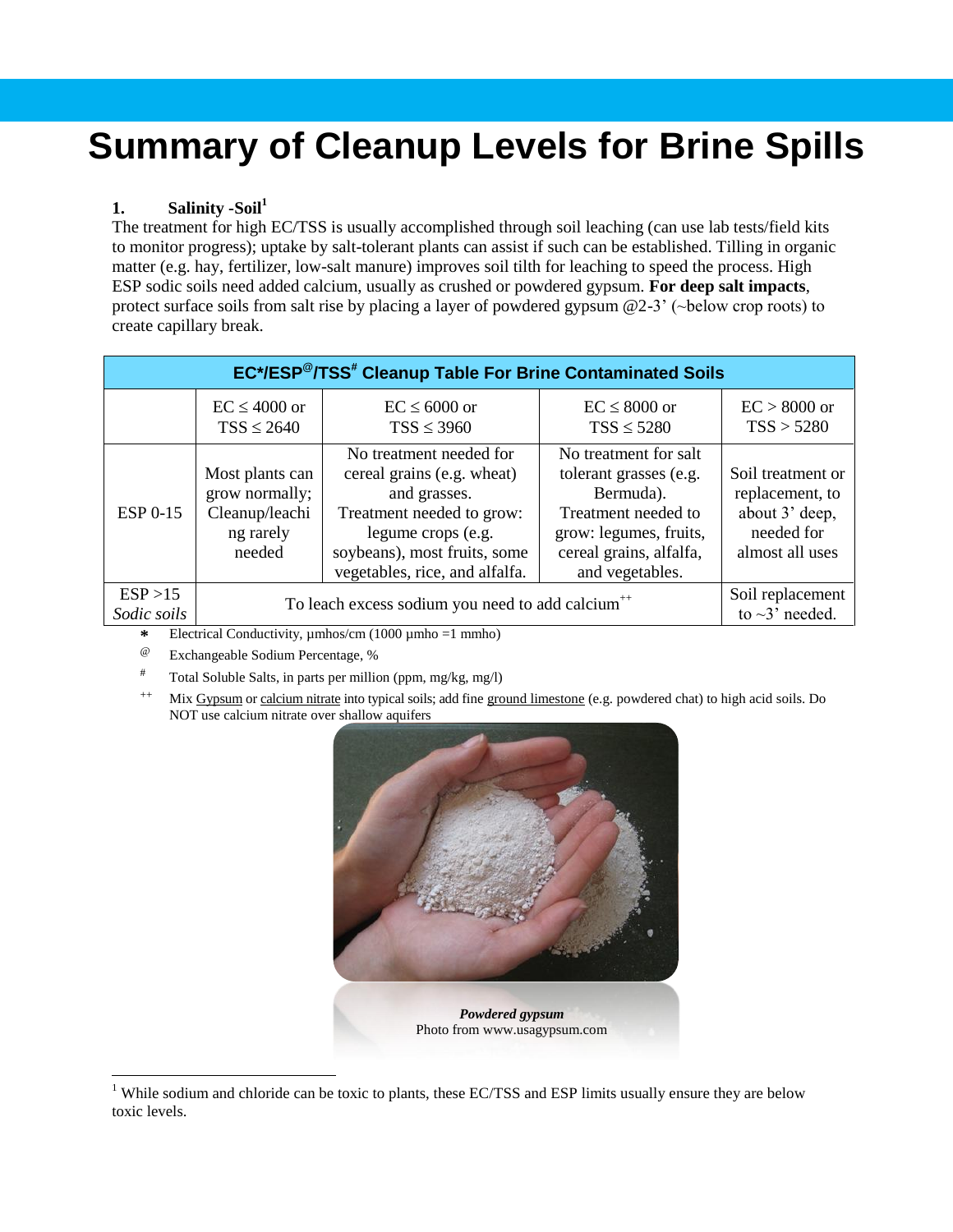### **2. Salinity - Water**

Remediation for salinity contaminated water usually consists of removing and treating (ion exchange resins, reverse osmosis) or injecting (into a Class II or other authorized injection well) the worst part. Replacement and/or natural inflow of clean surface and/or groundwater will dilute the remainder to acceptable levels.

| Salinity Cleanup Standards for Surface Water and Groundwater – most uses |                          |                                                                                                                                                                                                             |  |  |  |  |  |
|--------------------------------------------------------------------------|--------------------------|-------------------------------------------------------------------------------------------------------------------------------------------------------------------------------------------------------------|--|--|--|--|--|
| Surface Water                                                            | <b>OWRB</b><br>standards | Appendix F<br>http://www.owrb.state.ok.us/util/rules/pdf_rul/Chap45.pdf                                                                                                                                     |  |  |  |  |  |
| Surface and<br>ground water for<br>irrigation                            | <b>OSU</b><br>guidelines | OSU F-2401 Classification of Irrigation Water Quality<br>http://pods.dasnr.okstate.edu/docushare/dsweb/Get/Document-2223/F-<br>2401 web.pdf.<br>SAR $\leq$ 4; EC $\leq$ 4 mmhos/cm, varies with Na percent. |  |  |  |  |  |
| Ground water at<br>water well                                            | <b>EPA</b><br>standards  | EPA secondary drinking water standards include 250 ppm chlorides.<br>http://www.epa.gov/safewater/consumer/2ndstandards.html                                                                                |  |  |  |  |  |
| Groundwater                                                              | Other uses               | Make sure groundwater will meet standards when it gets to the well or<br>stream                                                                                                                             |  |  |  |  |  |

| Recommended Maximum Salt (as TSS/TDS) in Animal Drinking Water (young may need lower |
|--------------------------------------------------------------------------------------|
| limits)                                                                              |

Poultry Dairy cows, horses, swine Beef Cattle Sheep, goats  $3,000$  ppm, mg/L  $7,000$  ppm, mg/L (Cl & sodium–300mg/L cows; 500 horses)

10,000 ppm, mg/L 12,000 ppm, mg/L